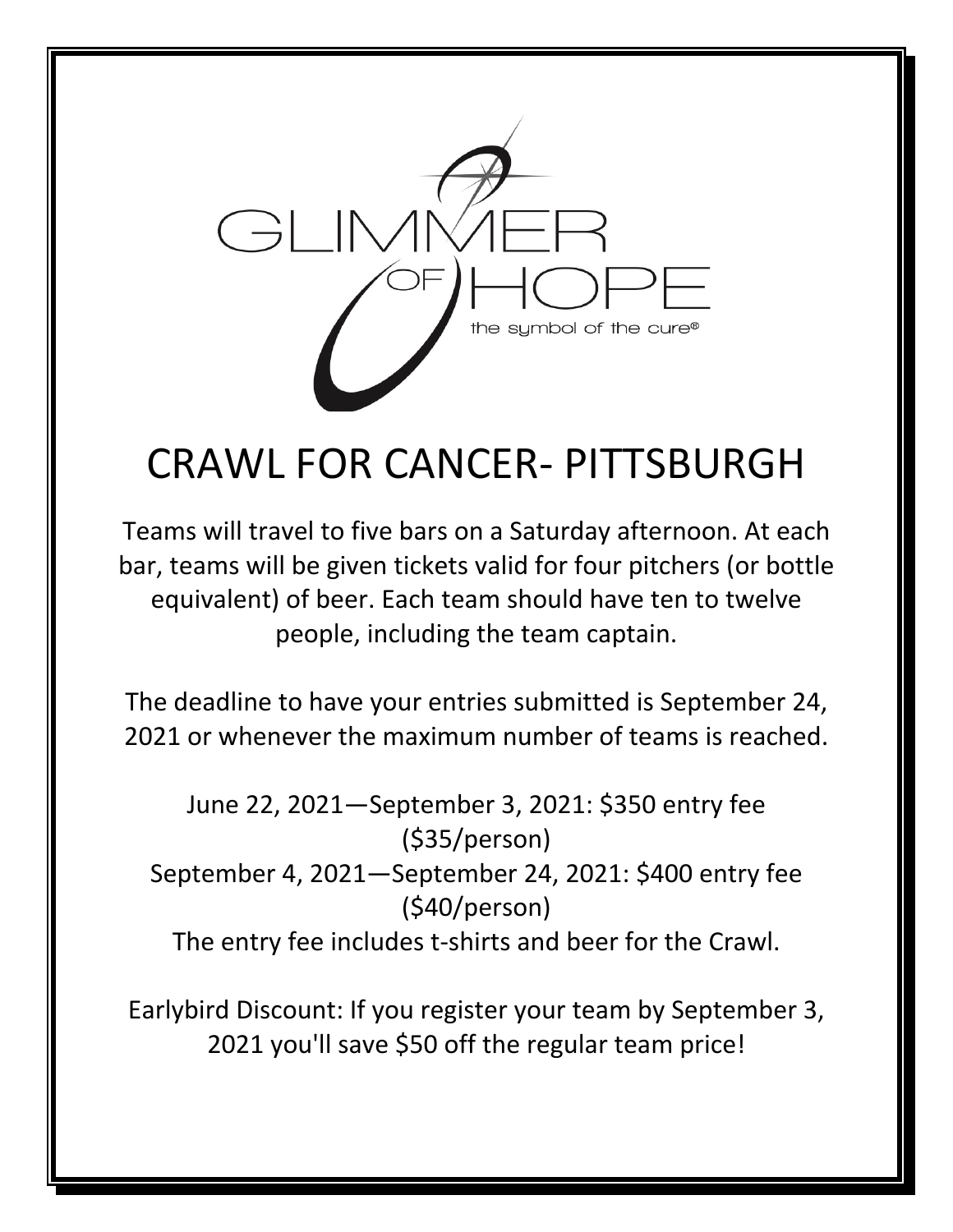Friday, September 24: last day to register a team! Friday, September 24: last day to pair your team, add members, or modify your shirt order Friday, October 8: Early t-shirt pickup 4:00 - 7:00 p.m. Saturday, October 9: Crawl 1:00 - 6:00 p.m.

You'll receive your map/itinerary when you pick up your shirts. During the crawl, take your original map (copies not accepted) to each bar to receive your included beer tickets! Friday and Saturday: Bring canned goods for our safe ride program! (see below for details) The crawl begins promptly at 1:00 p.m. on Saturday, October 9, 2021 and runs until 6:00 p.m.

All participants must be at least 21 years of age. IDs will be checked, local regulations will be strictly enforced. It is HIGHLY recommended that each participant bring two forms of ID.

Participants are required to wear their Crawl for Cancer t-shirts. If wearing a costume, the shirt must be integrated into the outfit.

Please make sober driver arrangements.

Crawlunteer staff will be wearing BRIGHT ORANGE t-shirts. They are there to help you and answer any questions you might have.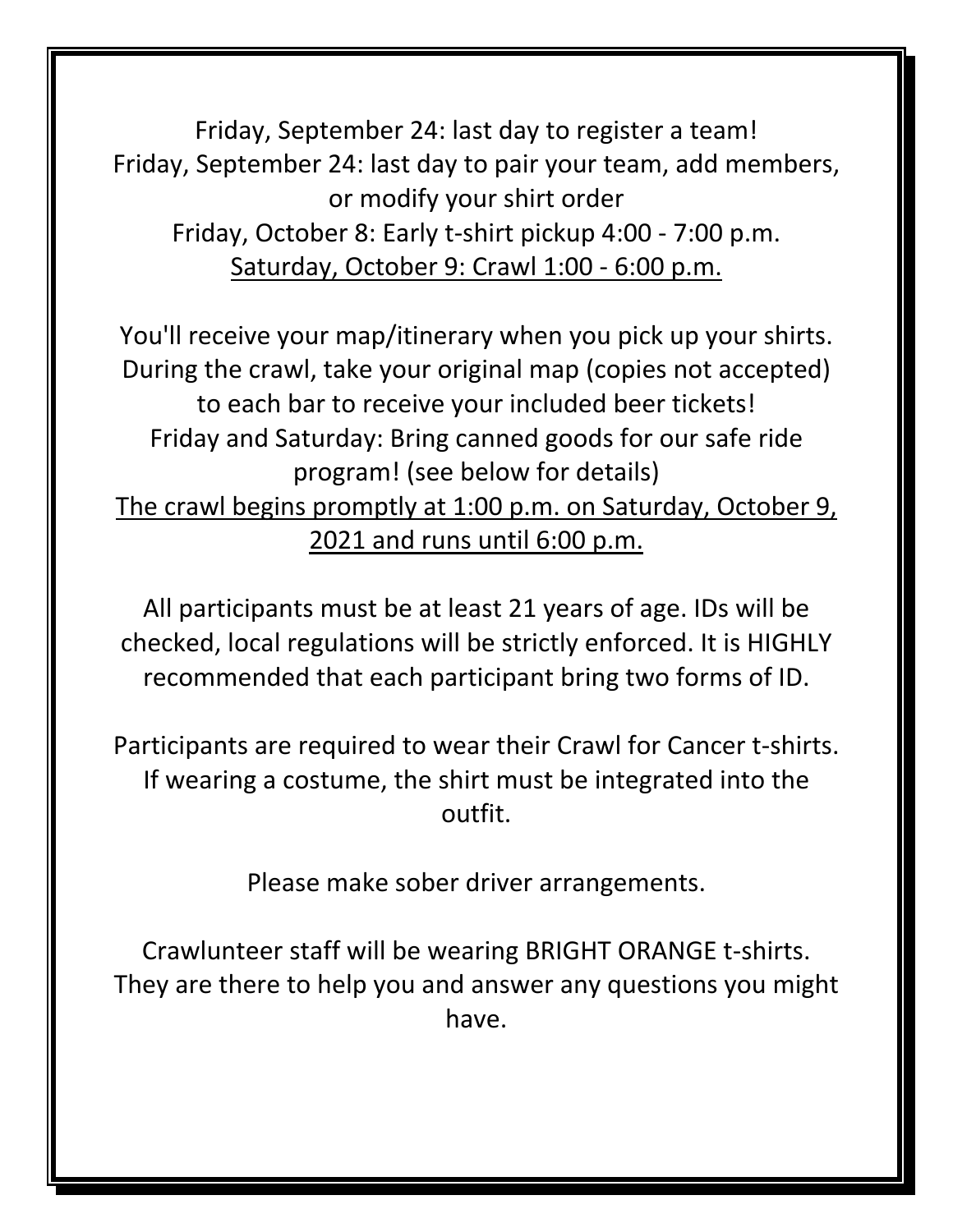EARLY T-SHIRT PICK-UP INFORMATION: It is recommended that the team captain or team representative pick up their bag on Friday, October 8, 2021 between 4:00-7:00 pm. The pick-up location will be:

TBD

Teams that pick up their bag on Friday can go directly to the first bar on their map.

Exception: If you want to donate canned food items for Uber codes, you will need to drop them off at TBD between 12:00- 2:00 pm.

If not picking up on Friday, captains will need to arrive at TBD to get their team's t-shirts and map/bar sequence.

PAIRING YOUR TEAM - A maximum of 3 teams can be paired together and share the same route. Follow the instructions in your registration confirmation e-mail. Additional details can be found in our FAQ. All pairing requests must be made through the online pairing utility and must be completed by September 24, 2021.

LOST E-MAILS - If you need another copy of your CFC payment confirmation (which contains your team registration link), go to www.crawlforcancer.org/resendlink. If you need another copy of your CFC registration confirmation e-mail (which contains your pairkey), go to www.crawlforcancer.org/resend. Some email providers (such as Hotmail in particular) will often treat